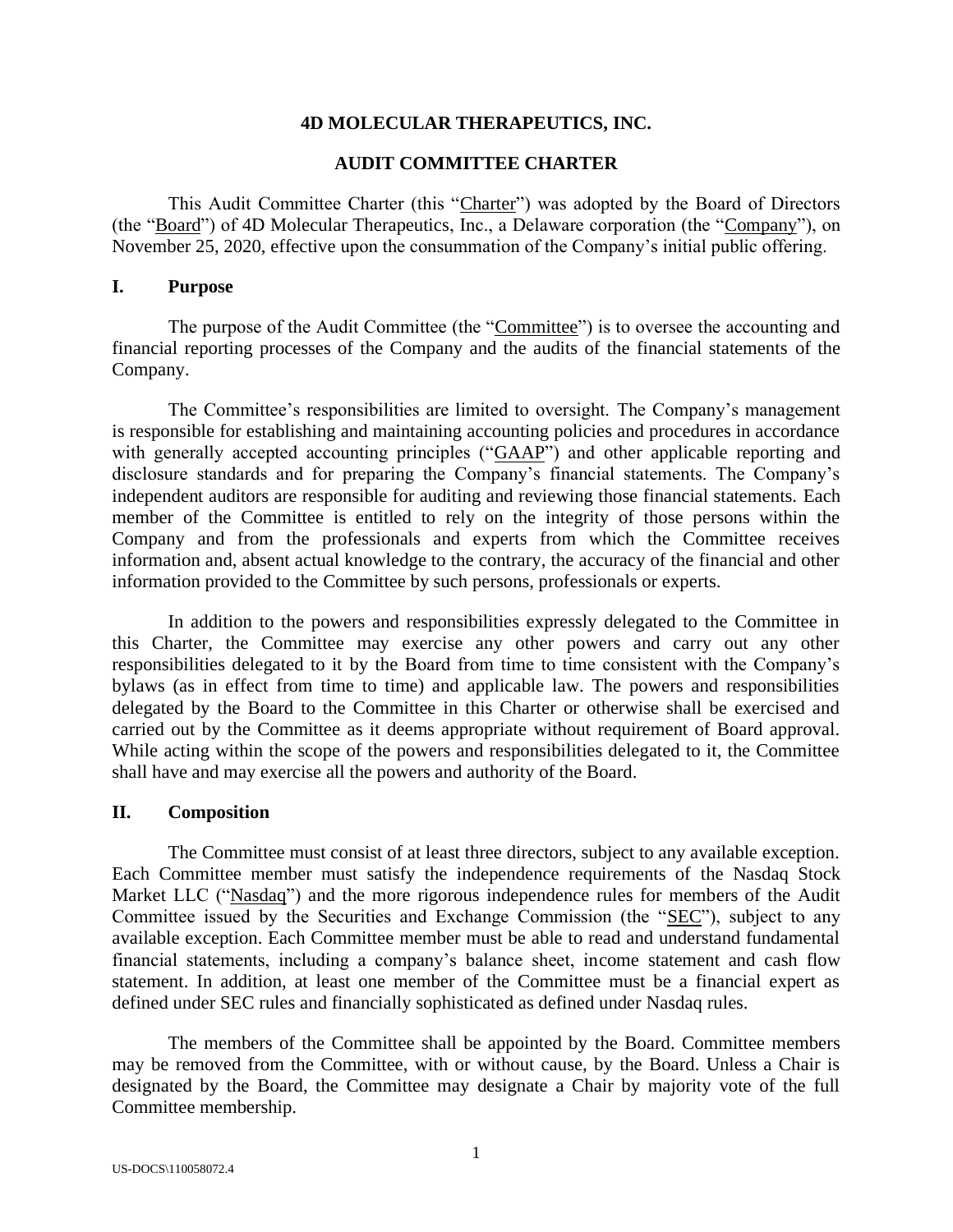### **III. Meetings, Procedures and Authority**

The Committee must meet at least once during each fiscal quarter.

The Chair (or in his or her absence, a member designated by the Chair) shall preside at each meeting of the Committee and set the agendas for Committee meetings. The Committee shall have the authority to establish its own rules and procedures for notice and conduct of its meetings so long as they are not inconsistent with any provisions of the Company's bylaws that are applicable to the Committee.

The Committee should meet as often as it determines advisable to fulfill its duties and responsibilities. Meetings of the Committee may be called by the Chair upon notice given at least twenty-four (24) hours prior to the meeting, or upon such shorter notice as shall be approved by the Committee. The Chair shall designate a secretary for each meeting who shall record minutes of all formal actions of the Committee. A majority of the Committee members, present in person or by phone, shall constitute a quorum. A majority of the members present shall decide any questions brought before the Committee, except to the extent otherwise required by the Company's certificate of incorporation or bylaws (each as in effect from time to time). Unless otherwise restricted by the Company's bylaws, any action required or permitted to be taken at any meeting of the Committee may be taken without a meeting if all members of the Committee consent thereto in writing (including by electronic transmission), and such writing (including any electronic transmission) is filed with the minutes of the Committee.

The Committee shall keep regular minutes of any meetings where actions are taken (unless such actions are taken and reported to the Committee's satisfaction in the minutes of the Board meetings). Any such minutes kept by the Committee shall be distributed to each member of the Committee. The Secretary of the Company shall maintain the original signed minutes for filing with the corporate records of the Company. The Chair shall report to the Board regarding the activities of the Committee at appropriate times and as otherwise requested by the Chairperson of the Board.

The Committee may retain any independent counsel, experts or advisors that the Committee believes to be necessary or appropriate. The Company must provide for appropriate funding, as determined by the Committee, for payment of compensation to the independent auditor for the purpose of preparing or issuing an audit report or performing other audit, review or attest services, for payment of compensation to any advisors employed by the Committee and for payment of ordinary administrative expenses of the Committee that are necessary or appropriate in carrying out its duties.

The Committee may conduct or authorize investigations into any matters within the scope of the duties and responsibilities delegated to the Committee.

## **IV. Duties and Responsibilities**

## *Interaction with the Independent Auditor*

1. *Appointment and Oversight*. The Committee is directly responsible for the appointment, engagement, compensation, retention and oversight of the work of the independent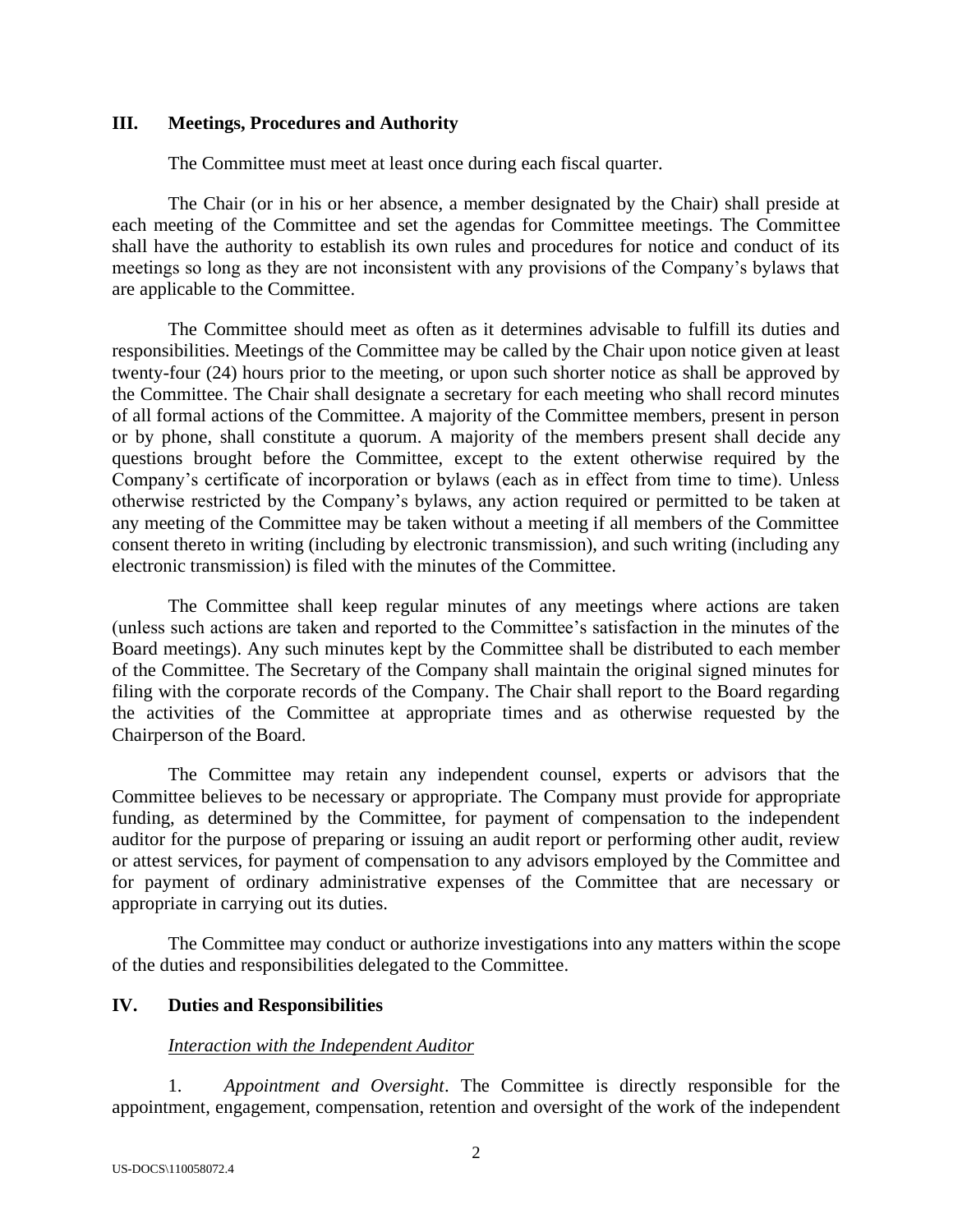auditor (including resolution of any disagreements between Company management and the independent auditor regarding financial reporting) and any other registered public accounting firm engaged for the purpose of preparing or issuing an audit report or related work or performing other audit, review or attest services for the Company, and the independent auditor and each such other registered public accounting firm must report directly to the Committee. The Committee, or the Chair of the Committee, must pre-approve any audit and non-audit service provided to the Company by the independent auditor, unless the engagement is entered into pursuant to appropriate preapproval policies established by the Committee or if such service falls within available exceptions under SEC rules.

2. *Annual Report on Independence.* The Committee must ensure that the independent auditor prepares and delivers, at least annually, a written statement delineating all relationships between the independent auditor and the Company, must actively engage in a dialogue with the independent auditor with respect to any disclosed relationships or services that, in the view of the Committee, may impact the objectivity and independence of the independent auditor, and, if the Committee determines that further inquiry is advisable, must take appropriate action in response to the independent auditor's report to satisfy itself of the auditor's independence.

# *Annual Financial Statements and Annual Audit*

3. *Audit Problems.* The Committee must discuss with the independent auditor any audit problems or difficulties and management's response.

4. *Form 10-K Review.* The Committee must review and discuss the annual audited financial statements with management and the independent auditor, including the Company's disclosures under "Management's Discussion and Analysis of Financial Condition and Results of Operations."

5. *Audit Committee Report.* The Committee must provide the Company with the report of the Committee with respect to the audited financial statements for inclusion in each of the Company's annual proxy statements.

# *Quarterly Financial Statements*

6. *Form 10-Q Review.* The Committee should review and discuss the quarterly financial statements with management and the independent auditor, including the Company's disclosures under "Management's Discussion and Analysis of Financial Condition and Results of Operations."

# *Other Duties and Responsibilities*

7. *Review of Earnings Releases.* The Committee should discuss the Company's earnings press releases, as well as financial information and earnings guidance provided to analysts and rating agencies.

8. *Risk Assessment and Risk Management.* The Committee should discuss with management the Company's policies with respect to risk assessment and risk management.